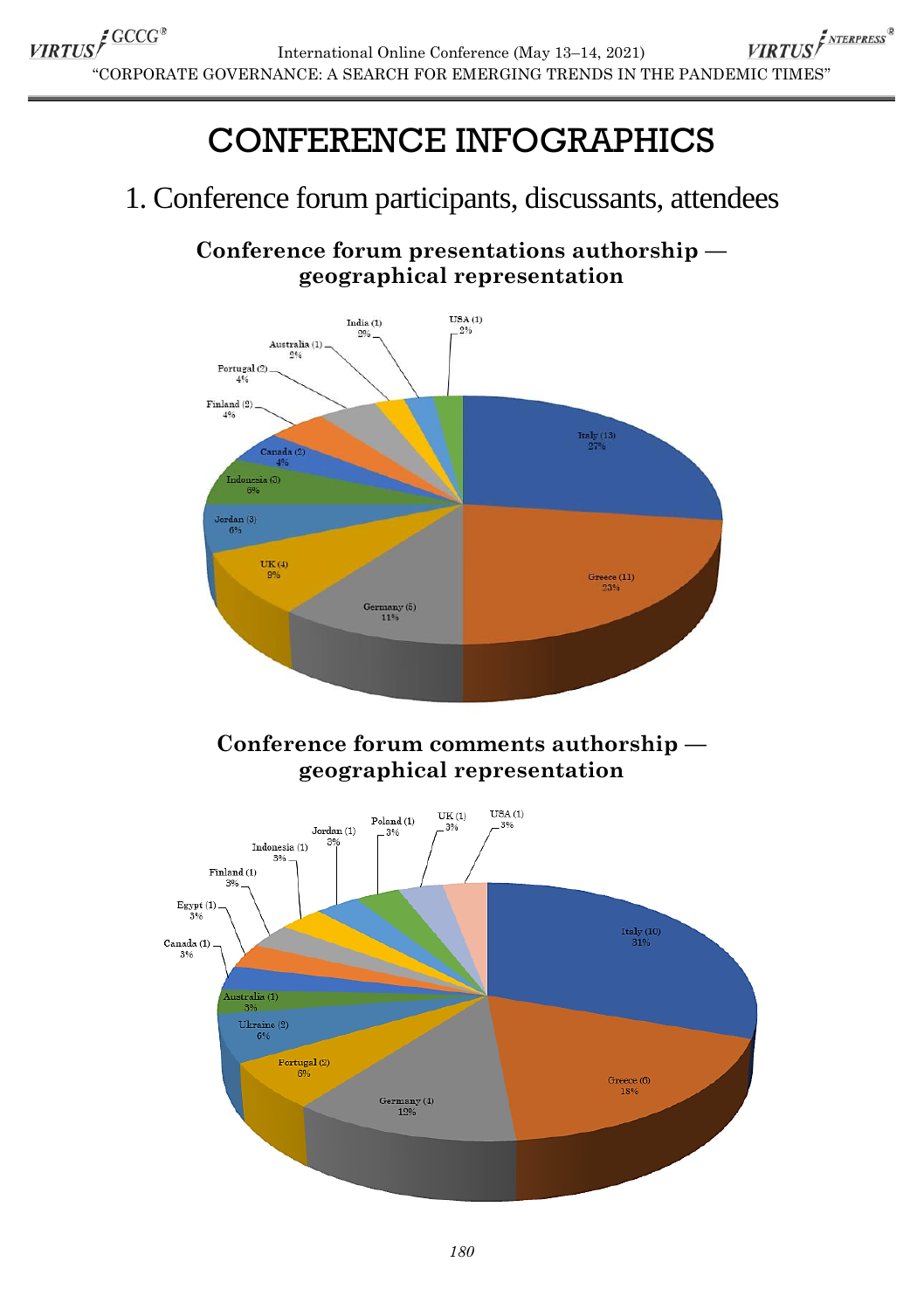VIRTUS<sup>S</sup>GCCG® SETTER SEARCH THE THE CONFIDENCE ONLY THE PANDEMIC TIMES<sup>®</sup><br>SORPORATE GOVERNANCE: A SEARCH FOR EMERGING TRENDS IN THE PANDEMIC TIMES" International Online Conference (May 13–14, 2021)

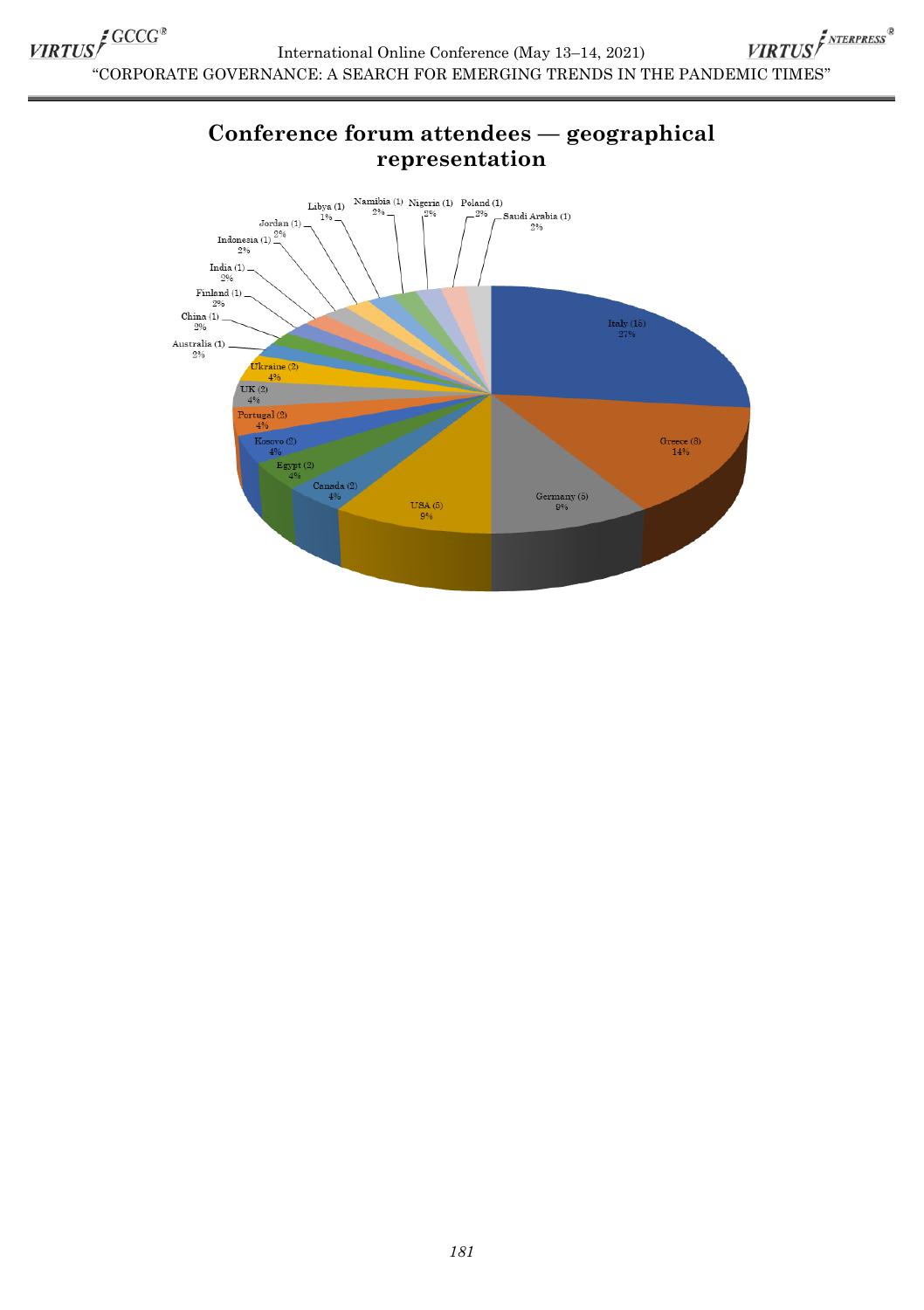## 2. Conference forum presentations and comments



#### **Conference forum comments — top most discussed presentations (by number of comments)**

- **5.** Key issues regarding corporate governance in the COVID-19 era: A systematic literature roview
- $\blacksquare$  1. Corporate governance of state-owned enterprises and their role in the society: How has it changed during COVID 19?
- $\blacksquare$  12. The adoption of replacement cost in the international public sector accounting standards
- $\blacksquare$  7. Wisdom for IT governance: A perspective of the philosophy of the art of war
- **If 16.** Could digital technologies help improving management accounting in pandemic times?
- $\blacksquare$  6. Performance of Islamic financial institutions: Viable option in Canada?
- $\Box$  24. Perceptions of job quality and performance in B Corporations: Evidence from the best performers in the US
- 4. The evolution of social and environmental communication in the oil  $\&$  gas sector
- lacktriangleright 10. Beyond the looking glass... What could 'fit-for-future-purpose' governance operating models look like in the future?
- 9. Pension fund: The new rules on corporate governance and investment strategies
- $\blacksquare$  23. Internationalization of family firms-challenges and opportunities in Russia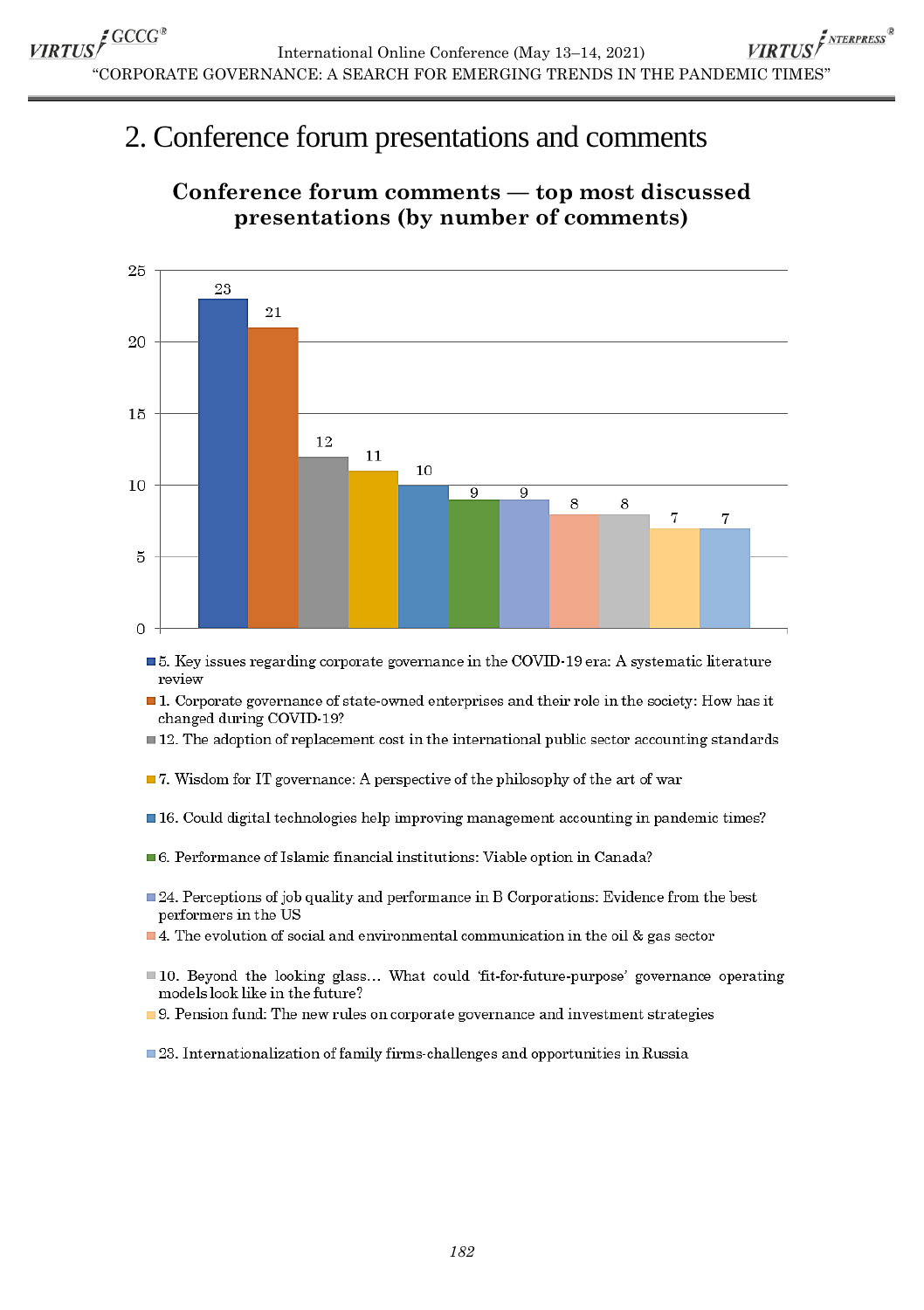VIRTUS<sup>I NTERPRESS®</sup> International Online Conference (May 13-14, 2021) "CORPORATE GOVERNANCE: A SEARCH FOR EMERGING TRENDS IN THE PANDEMIC TIMES"





■ 1. Corporate governance of state-owned enterprises and their role in the society: How has it changed during COVID-19?

■ 6. Performance of Islamic financial institutions: Viable option in Canada?

- 10. Beyond the looking glass... What could 'fit-for-future-purpose' governance operating models look like in the future?
- $\blacksquare$  12. The adoption of replacement cost in the international public sector accounting standards
- 5. Key issues regarding corporate governance in the COVID-19 era: A systematic literature reviewc
- $\Box$  24. Perceptions of job quality and performance in B Corporations: Evidence from the best performers in the US
- $\blacksquare$  7. Wisdom for IT governance: A perspective of the philosophy of the art of war
- $\blacksquare$  4. The evolution of social and environmental communication in the oil & gas sector
- 9. Pension fund: The new rules on corporate governance and investment strategies
- 23. Internationalization of family firms-challenges and opportunities in Russia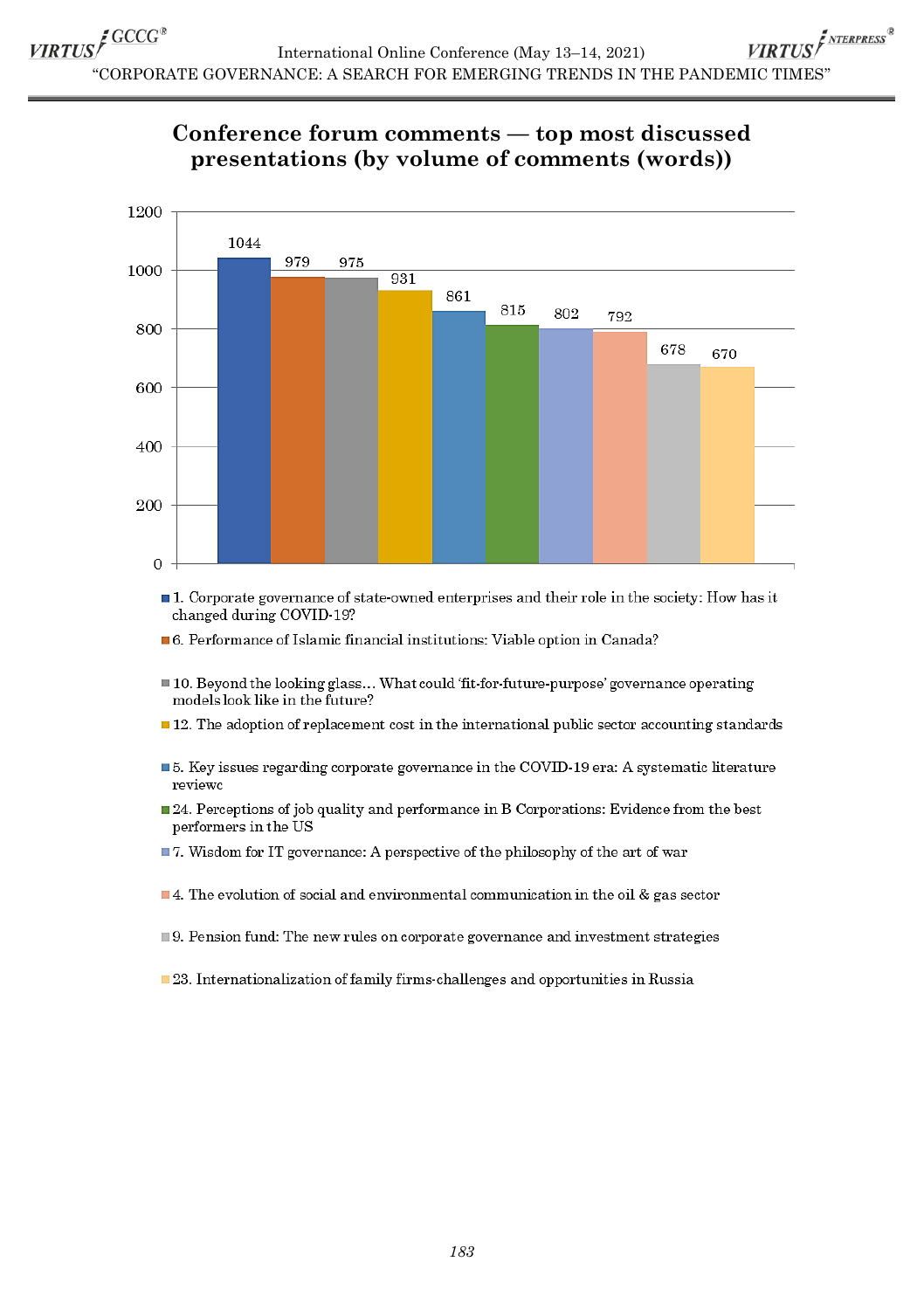



#### **Conference forum comments — top most commenting discussants (by volume of comments (words))**